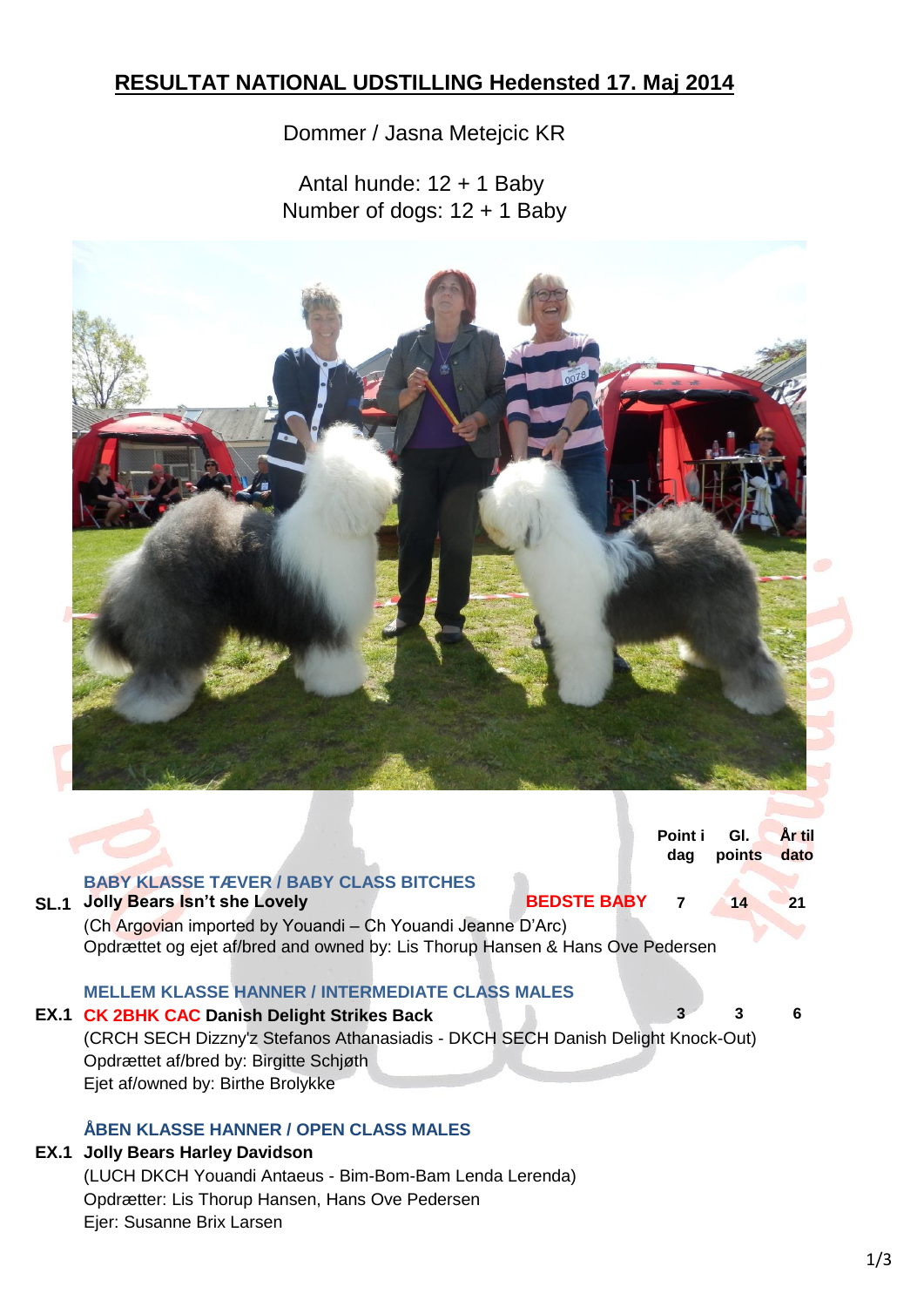|    |                                                                                   | Point i<br>dag | GI.<br>points | Ar til<br>dato |
|----|-----------------------------------------------------------------------------------|----------------|---------------|----------------|
|    | <b>CHAMPIONKLASSE HANNER / CHAMPION CLASS MALES</b>                               |                |               |                |
|    | EX.1 CK 1BHK BIR BIG1 Danish Delight Quando Quando                                | 9              | 21            | 30             |
|    | (WJW09 Woody Woodstock Von Den Blue Zottel - Danish Delight Mary Go Round)        |                |               |                |
|    | Opdrættet af/bred by: Birgitte Schjøth                                            |                |               |                |
|    | Ejet af/owned by: Isabel Brolin, SE                                               |                |               |                |
|    |                                                                                   |                |               |                |
|    | <b>JUNIOR KLASSE TÆVER / JUNIOR CLASS BITCHES</b>                                 |                |               |                |
|    | <b>EX.1 CK 1BTK CAC BIM Great Danish Sleeping Beauty</b>                          | 7              |               | 8              |
|    | (Blue Berry's One Of A Kind - DKCH SECH NOCH NORDCH Great Danish True Fairy-Tail) |                |               |                |
|    | Opdrættet af/bred by: Yrsa og Flemming Jörgensen                                  |                |               |                |
|    | Ejet af/owned by: Yrsa & Flemming Jörgensen & Herdis Halling - Thuesen            |                |               |                |
|    |                                                                                   |                |               |                |
|    | <b>EX.2 Beautifulqualified A Memory</b>                                           |                |               |                |
|    | (DKCH DEVDHCH DECH SECH INTCH NOCH NORDCH Checkpoint Charlies Quasi Qualified -   |                |               |                |
|    | DKCH SECH NOCH NORDCH INTCH Enchant Ashley Beautiful Girl)                        |                |               |                |
|    | Opdrættet og ejet af/bred and owned by: Christa Stensig                           |                |               |                |
|    | <b>EX.3 Great Danish Cinderella</b>                                               |                |               |                |
|    | (Blue Berry's One Of A Kind - SECH Great Danish True Fairy-Tail)                  |                |               |                |
|    | Opdrætter: Yrsa Og Flemming Jörgensen                                             |                |               |                |
|    | Ejer: Yrsa Jörgensen, Herdis Thuesen                                              |                |               |                |
|    |                                                                                   |                |               |                |
|    | <b>ABEN KLASSE TÆVER / OPEN CLASS BITCHES</b>                                     |                |               |                |
| VG | <b>Danish Delight Memory Of A Breeze</b>                                          |                |               |                |
|    | (INTCH BECH LUCH NLCH SECH Eldorado Aus Dem Elbe-Urstromtal -                     |                |               |                |
|    | <b>DKCH SECH Zottels Got To Be You)</b>                                           |                |               |                |
|    | Opdrætter: Schjøth, Birgitte                                                      |                |               |                |
|    | Ejer: Anni Pedersen                                                               |                |               |                |
|    |                                                                                   |                |               |                |
|    | <b>CHAMPION KLASSE TÆVER / CHAMPION CLASS BITCHES</b>                             |                |               |                |
|    | EX.1 CK 2BTK Jolly Bears Golden Girl                                              | $\overline{2}$ | 3             |                |
|    | (DKCH Jolly Bears Cassius Clay - Bim-Bom-Bam Hay-Tormenta)                        |                |               |                |
|    | Opdrættet af/bred by:                                                             |                |               |                |
|    | Ejet af/owned by: Henry Høitbjerg                                                 |                |               |                |
|    | <b>EX.2 CK 3BTK Danish Delight Quintessa</b>                                      | 2              |               |                |
|    | (WJW09 Woody Woodstock Von Den Blue Zottel - Danish Delight Mary Go Round)        |                |               |                |
|    | Opdrættet af/bred by: Birgitte Schjøth                                            |                |               |                |
|    | Ejet af/owned by: Dorthe Madsen                                                   |                |               |                |
|    |                                                                                   |                |               |                |
|    | <b>EX.3 CK 4BTK Enchant Donna Bella</b>                                           | 1              | 3             | 4              |
|    | (Aryakas Hercules- Gentle Paws Enchant of Castle Count)                           |                |               |                |
|    | Opdrættet af/bred by: Eleanor Singer                                              |                |               |                |
|    | Ejet af/owned by: Henriette Trimarchi                                             |                |               |                |
|    |                                                                                   |                |               |                |
|    | <b>EX.4 Grizzly Dream Blaze Of Glory</b>                                          |                |               |                |
|    | (DKCH DEVDHCH DECH SECH INTCH NOCH NORDCH Checkpoint Charlies Quasi Qualified     |                |               |                |
|    | - DKCH Danish Delight Kiss Me Tiger)                                              |                | 23            | 23             |
|    | Opdrættet og ejet af/bred and owned by: Anette Englykke                           |                |               |                |